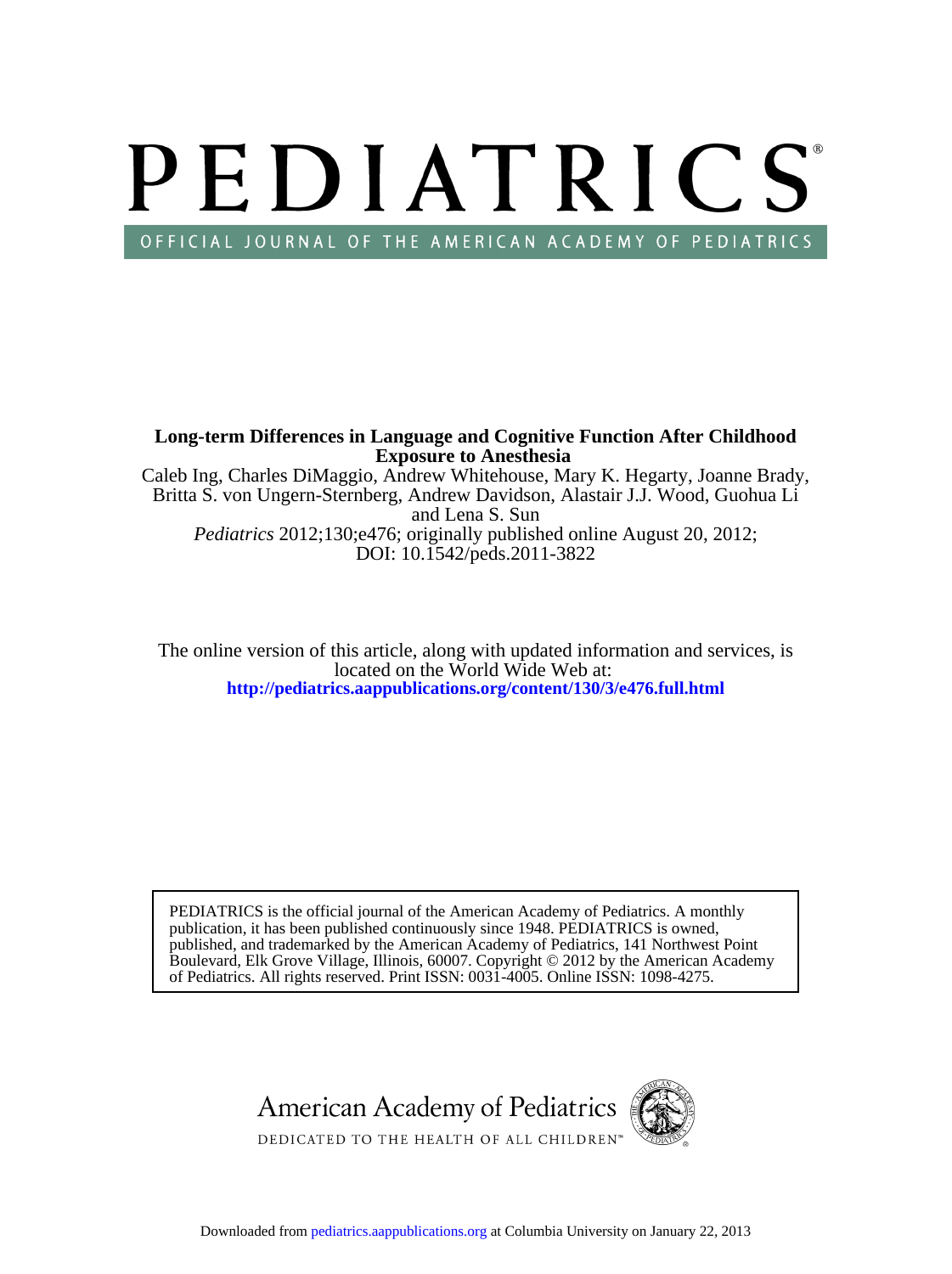# Long-term Differences in Language and Cognitive Function After Childhood Exposure to Anesthesia

WHAT'S KNOWN ON THIS SUBJECT: Immature animals exposed to anesthetics display apoptotic neurodegeneration and long-term cognitive deficiencies. In children, studies of cognitive deficits associated with anesthesia exposure have yielded mixed results. No studies to date have used directly administered neuropsychological assessments as outcome measures.

**WHAT THIS STUDY ADDS:** This study examines the association between exposure to anesthesia in children under age 3 and deficits at age 10 by using a battery of directly administered neuropsychological assessments, with deficits found in language and abstract reasoning associated with exposure.

# abstract

**BACKGROUND:** Over the past decade, the safety of anesthetic agents in children has been questioned after the discovery that immature animals exposed to anesthesia display apoptotic neurodegeneration and long-term cognitive deficiencies. We examined the association between exposure to anesthesia in children under age 3 and outcomes in language, cognitive function, motor skills, and behavior at age 10.

METHODS: We performed an analysis of the Western Australian Pregnancy Cohort (Raine) Study, which includes 2868 children born from 1989 to 1992. Of 2608 children assessed, 321 were exposed to anesthesia before age 3, and 2287 were unexposed.

**RESULTS:** On average, exposed children had lower scores than their unexposed peers in receptive and expressive language (Clinical Evaluation of Language Fundamentals: Receptive [CELF-R] and Expressive [CELF-E]) and cognition (Colored Progressive Matrices [CPM]). After adjustment for demographic characteristics, exposure to anesthesia was associated with increased risk of disability in language (CELF-R: adjusted risk ratio [aRR], 1.87; 95% confidence interval [CI], 1.20–2.93, CELF-E: aRR, 1.72; 95% CI, 1.12–2.64), and cognition (CPM: aRR, 1.69; 95% CI, 1.13–2.53). An increased aRR for disability in language and cognition persisted even with a single exposure to anesthesia (CELF-R aRR, 2.41; 95% CI, 1.40–4.17, and CPM aRR, 1.73; 95% CI, 1.04–2.88).

CONCLUSIONS: Our results indicate that the association between anesthesia and neuropsychological outcome may be confined to specific domains. Children in our cohort exposed to anesthesia before age 3 had a higher relative risk of language and abstract reasoning deficits at age 10 than unexposed children. Pediatrics 2012;130:e476–e485

AUTHORS: Caleb Ing, MD,<sup>a</sup> Charles DiMaggio, PhD,<sup>a,b,c</sup> Andrew Whitehouse, PhD,<sup>d</sup> Mary K. Hegarty, MBBS, FANZCA,<sup>e</sup> Joanne Brady, MS,<sup>a,b,c</sup> Britta S. von Ungern-Sternberg, ProfPhD,<sup>e,f</sup> Andrew Davidson, MD,<sup>g</sup> Alastair J.J. Wood, MD,<sup>h</sup> Guohua Li, MD,<sup>a,b,c</sup> and Lena S. Sun, MD<sup>a,i</sup>

Departments of <sup>a</sup>Anesthesiology, <sup>b</sup>Epidemiology, and <sup>i</sup>Pediatrics, Columbia University College of Physicians and Surgeons, New York, New York; <sup>c</sup>Mailman School of Public Health, New York, New York; <sup>d</sup>Centre for Child Health Research and Neurocognitive Development Unit, School of Psychology, and <sup>f</sup>School of Medicine and Pharmacology, The University of Western Australia, Perth, Australia eDepartment of Anaesthesia and Pain Management, Princess Margaret Hospital for Children, Perth, Australia; gDepartment of Anaesthesia, Murdoch Childrens Research Institute & Royal Children's Hospital, Melbourne, Australia; and hDepartment of Medicine, Weill Cornell College of Medicine, and Symphony Capital LLC, New York, New York

#### KEY WORDS

**FREE** 

anesthesiology, neurodevelopmental, cognitive function, neurotoxicity, language development

#### ABBREVIATIONS

aRR—adjusted risk ratio CBCL—Child Behavior Checklist CELF—Clinical Evaluation of Language Fundamentals CELF-R—Clinical Evaluation of Language Fundamentals Receptive language score CELF-E—Clinical Evaluation of Language Fundamentals Expressive language score CELF-T—Clinical Evaluation of Language Fundamentals Total language score CI—confidence interval CPM—Raven's Colored Progressive Matrices MAND—McCarron Assessment of Neuromuscular Development PPVT—Peabody Picture Vocabulary

SDMT—Symbol Digit Modality Test

Drs Ing, DiMaggio, Whitehouse, Hegarty, von Ungern-Sternberg, Davidson, Wood, Li, and Sun conceived and designed the study; Drs Whitehouse, Hegarty, von Ungern-Sternberg, and Davidson acquired the data; Drs Ing, DiMaggio, Wood, Li, and Sun analyzed and interpreted the data; Dr Ing wrote the article, which was critically reviewed by Drs Ing, DiMaggio, Whitehouse, Hegarty, von Ungern-Sternberg, Davidson, Wood, Li, and Sun; Dr Ing and Ms Brady performed the statistical programming; and all authors reviewed and approved the final report.

(Continued on last page)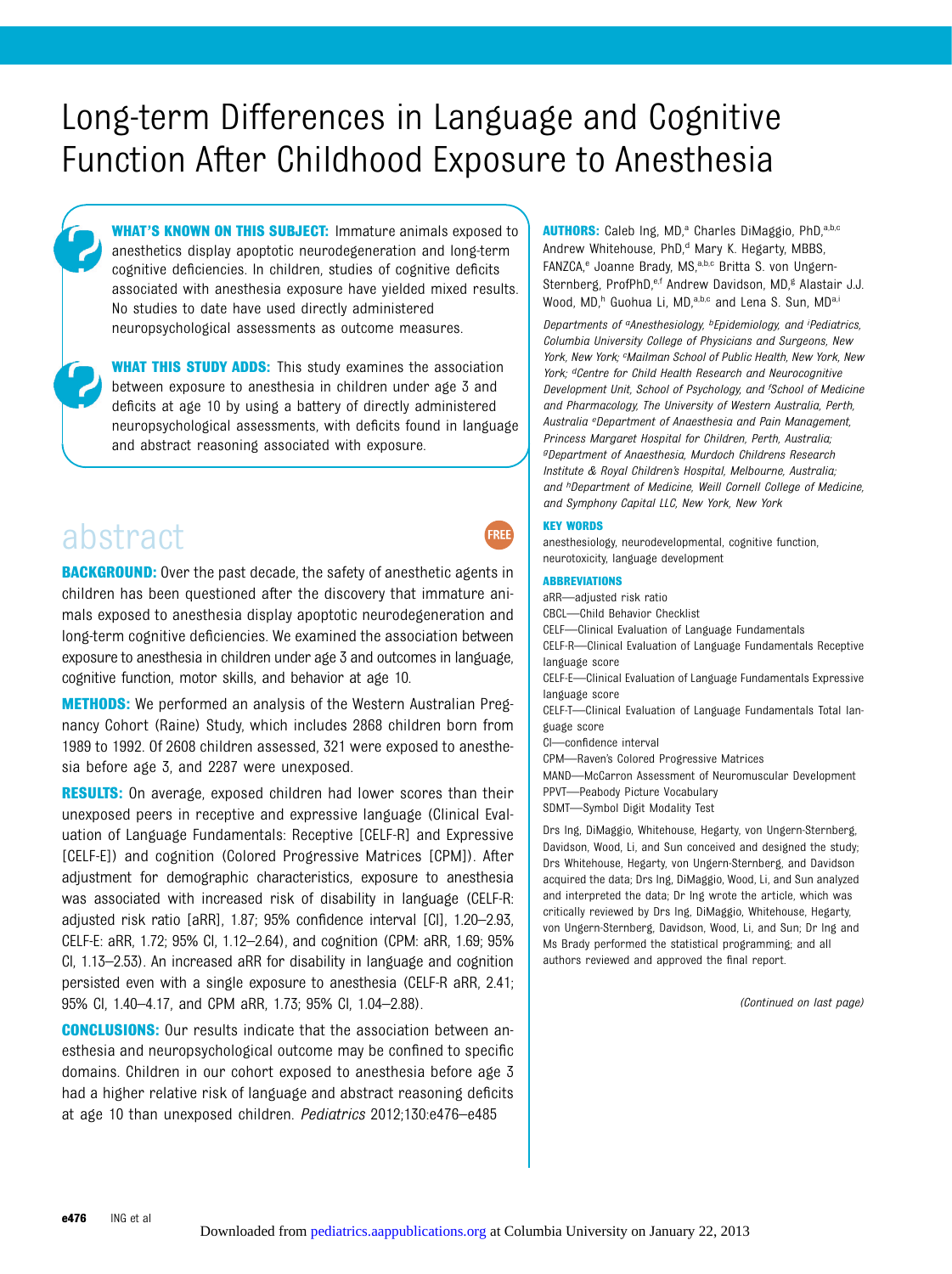The neurotoxic effects of anesthetic exposure in developing brains are well established in animal models, with neurodegenerative changes foundto be dose dependent and increased with multiple agents. $1-5$  N-methyl-p-aspartate antagonists (such as nitrous oxide and ketamine) and  $\gamma$ -aminobutyric acid agonists (such as benzodiazepines, propofol, and volatile anesthetics) are thought to mediate these apoptotic effects.<sup>6,7</sup> In the animal model, long-term neurocognitive changes, including differences in learning, memory, motor activity, attention, and behavior during adulthood, have also been identified.3,8–<sup>10</sup> A window of vulnerability in rodents appearstooccurduringpeaksynaptogenesis between postnatal day 7 and 30.3,11 In the human brain, peak synaptogenesis happens over a wider period of time, occurring in the primary sensorimotor cortex near the time of birth, temporal cortex at 9 months, and prefrontal cortex at 3 years of age.12

Findings from clinical studies are mixed, with some studies showing a twofold increase in cognitive disability in children with anesthetic exposure, whereas others show no association.13–<sup>20</sup> In studies demonstrating an association of anesthesia with disability, only children with multiple anesthetic exposures have been associated with deficits, but an effect with a single exposure has not been identified.14,18,20

These clinical studies have used *Inter*national Classification of Diseases, 9th Revision diagnosis codes, standardized tests, and evaluations by parents and teachers as outcome measures, but none to date has used a battery of multiple directly assessed neuropsychological outcome measures. We therefore studied a prospective birth cohort to determine if (1) exposure to anesthesia for surgery or a diagnostic test during the first 3 years of life is associated with differences in any of a range of directly assessed neuropsychological outcomes; and (2) if the differences persist with only a single episode of anesthetic exposure.

### METHODS

#### Data Source

We obtained data from the Western Australian Pregnancy Cohort (Raine) Study, an established birth cohort consisting of 2868 children born from 1989 to 1992, originally created to evaluate the long-term effects of prenatal ultrasound.21 The Raine Study enrolled 2900 pregnant women at 16 to 20 weeks gestation from the major tertiary maternity hospital and nearby private practice medical centers in Perth, Western Australia. Mothers were selected for enrollment if they had sufficient proficiency in English, expected to deliver at the hospital, and intended to remain in Western Australia for follow-up.22 The Raine Study collected detailed demographic and medical data prenatally and at birth from medical records and parental selfreport. After birth, all children were assessed at 1, 2, 3, 5, 8, 10, 13, and 16 years of age. Parents were asked to keep detailed diaries of their child's medical history. During follow-up visits, parents filled out questionnaires describing illnesses and medical problems, which were coded by research staff into International Classification of Diseases, 9th Revision codes. There was no direct access to medical records after the perinatal period, including surgical and anesthetic records. We classified any child who had a surgical or diagnostic procedure requiring anesthesia before the age of 3 as "exposed" and the rest "unexposed." Children who missed all 3 scheduled follow-up visits from 1 to 3 years of age were deemed "missing." Demographic information for these missing children was assessed, but they were excluded from further

analysis, because data on exposure to anesthesia was not available for them. To ensure exposure to anesthesia, we reviewed the types of procedures, all of which were performed after leaving the maternity hospital. Children who were found to have diagnostic procedures not requiring anesthesia were placed in the unexposed group.

### Outcome Variables

According to Raine Study protocol, at each follow-up visit, neuropsychological testing was performed. The most extensive testing occurred at the 10-year follow-up visits and consequently these tests were used as the outcome measures. A total of 6 tests were performed at age 10, and only 2 tests were performed at the other follow-up visits. The age 10 follow-up visit was the only time where language, cognitive function, motor skills, and behavior were all tested.

# Neuropsychological Tests (Table 1)

Cognition was assessed by using the Symbol Digit Modality Test (SDMT) and the Raven's Colored Progressive Matrices (CPM). The SDMTassessed visual tracking, attention, and motor skills, and generated oral and written scores, whereas the CPM measured global cognitive performance, nonverbal intelligence, and visuospatial functions.<sup>23,24</sup> The McCarron Assessment of Neuromuscular Development (MAND) was used to measure fine and gross motor tasks.25 The Clinical Evaluation of Language Fundamentals (CELF) is a language test that assesses higher-order semantic, grammatical, and verbal memory abilities. This test generates three scores. The CELF-R is the receptive language score and measures listening comprehension, CELF-E is the expressive language score and tracks speaking ability, and finally the CELF-T represents total language ability.26 The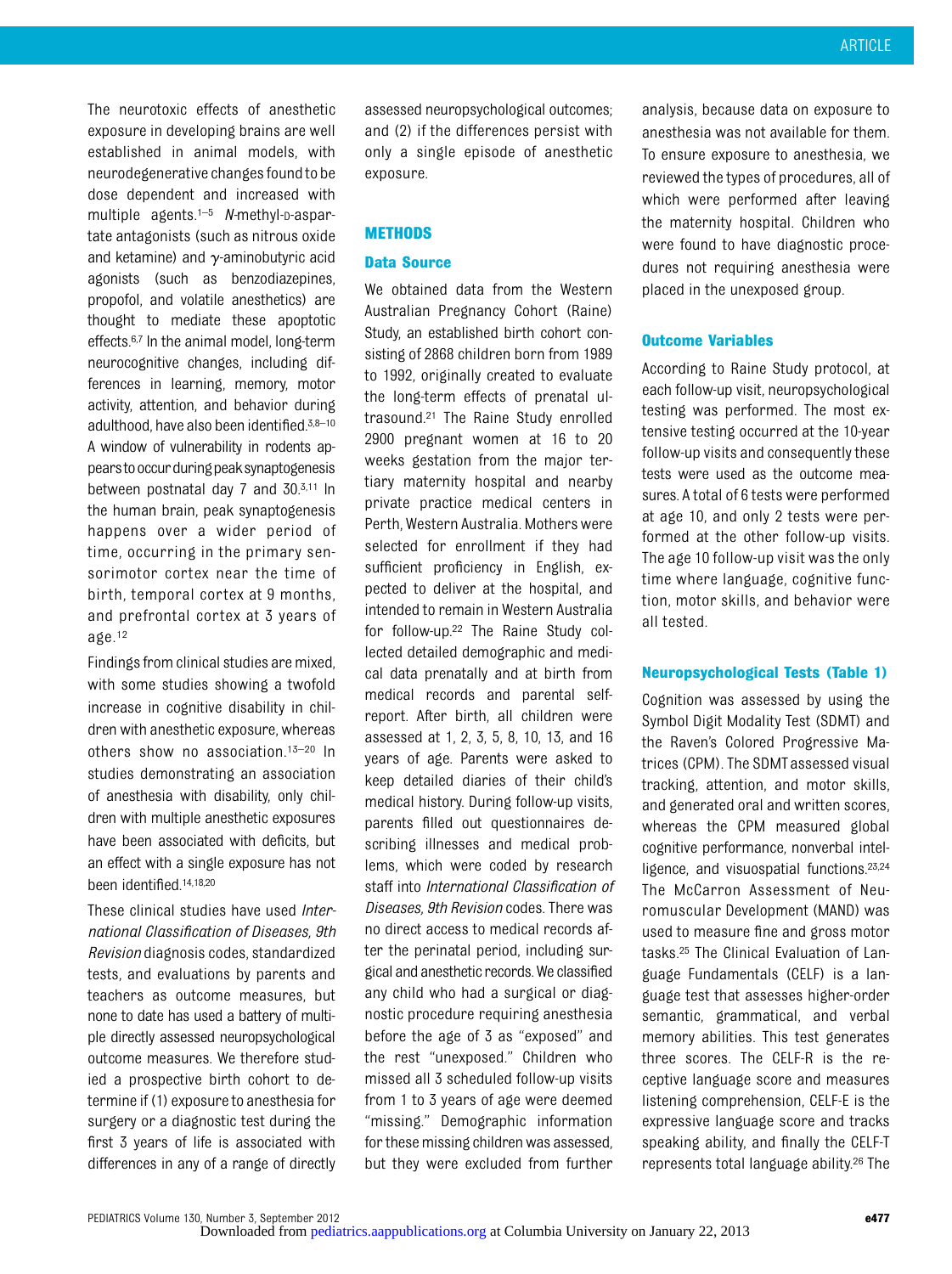|  | <b>TABLE 1</b> Neuropsychological Tests and Descriptions |  |  |
|--|----------------------------------------------------------|--|--|
|--|----------------------------------------------------------|--|--|

| Domain         | Assessment                                          | Description                                                                                                                                                                                                                                                                                                                                                                                                                                                                                                                                                 |
|----------------|-----------------------------------------------------|-------------------------------------------------------------------------------------------------------------------------------------------------------------------------------------------------------------------------------------------------------------------------------------------------------------------------------------------------------------------------------------------------------------------------------------------------------------------------------------------------------------------------------------------------------------|
| Language       | Clinical Evaluation of Language Fundamentals        | The child completes 3 subtests assessing expressive language and 3 assessing receptive<br>language. Receptive tests involve listening to statements and selecting visually<br>presented options, choosing pictures of geometric shapes in response to oral direction,<br>and choosing 2 out of 3 or 4 orally presented words that are associated. Expressive tests<br>include generating a sentence given a word and picture stimulus, composing intact<br>sentences from visually and orally presented words, and repeating<br>orally presented sentences. |
|                | Peabody Picture Vocabulary Test                     | The examiner says a word and the child must choose the corresponding object<br>from a group of 4 pictures. Items increase in difficulty.                                                                                                                                                                                                                                                                                                                                                                                                                    |
| Cognition      | Raven's Colored Progressive Matrices                | The child completes a multiple-choice paper test that consists of pictures that require<br>the matching of visual patterns ranging from obvious to complex and abstract.<br>The test is language free.                                                                                                                                                                                                                                                                                                                                                      |
|                | Symbol Digit Modality Test                          | Symbols are printed next to numbers as a reference, and the child is required to<br>evaluate another group of symbols and write down the corresponding numbers.<br>The test can also be administered in an oral version with the child replying verbally.                                                                                                                                                                                                                                                                                                   |
| Behavior       | Child Behavior Checklist                            | This is a 118-item questionnaire that is completed by the parent that evaluates<br>behavioral problems according to 8 syndrome scales. Withdrawn, anxious/depressed,<br>and somatic complaints are grouped and scored as internalizing problems. Delinquent<br>behavior and aggressive behavior are grouped as externalizing problems. Social<br>problems, attention problems, and thought problems are also evaluated and<br>expressed in the total score.                                                                                                 |
| Motor function | McCarron Assessment of Neuromuscular<br>Development | A standardized test of motor skills comprising 5 fine motor skill tests, such as picking up<br>and moving beads, rapid controlled tapping of the fingers, as well as 5 gross motor skill<br>tests, such as jumping, hand strength, and standing on 1 foot. The individual scores<br>are used to determine an overall Neuromuscular Development Index (NDI) score.                                                                                                                                                                                           |

Peabody Picture Vocabulary Test (PPVT) is a receptive listening vocabulary test also assessing language.27 Behavioral problems were measured by the Child Behavior Checklist (CBCL), a questionnaire evaluating both internalizing problems such as depression and somatic complaints, as well as externalizing problems that involve conflict with others, such as aggressive behavior and rule breaking. In addition to internalizing and externalizing scores, the CBCL also generates a total behavior score.28 As opposed to the other neuropsychological tests, in CBCL scoring, higher scores show dysfunction, with scores  $<$  60 considered normal. The CBCL was the only indirectly assessed survey test, and, because it did not require the child to be present, CBCL testing was completed at a higher rate than other tests.

#### Statistical Analysis

We performed bivariate analyses to evaluate demographic differences between exposed and unexposed children. Of the 6 neuropsychological tests performed, CELF, SDMT, and CBCL were each composed of subscores. In total, 11 available neuropsychological scores and subscores were assessed as potentially important outcomes at age 10. We used t tests to assess for score differences between exposed and unexposed children. For neuropsychological assessments that showed statistically significant differences between exposed and unexposed children, we used  $\chi^2$  tests to assess for an in-<br>creased likelihood of clinically relevant creased likelihood of clinically relevant disability. Because published disability cutoff scores were normed for American children and may not take into account nuances of language and dialectal differences in Australian children, we used score cutoffs for disability normed for this particular cohort.29–<sup>31</sup> As a result, clinical disability was defined as children with scores worse than 1.5 SD than the mean of the entire cohort.<sup>32</sup> These score cutoffs were found to be similar

to those normed for American children with the exception of slightly lower CELF-E scores in our cohort. A cutoff of 1.5 SD was chosen to apply a consistent scale for all 6 assessments, which in previously published works have had clinical disability defined at various levels including 1, 1.5, or 2 SD from the mean.32–<sup>36</sup> We set the a priori P value to  $P < .05$ . For the t tests and  $\chi^2$  tests, corrections for<br>multiple comparisons were made by multiple comparisons were made by using the Holm-Bonferroni method.<sup>37</sup> We calculated risk ratios and 95% confidence intervals (CI) to determine the strength of the association of clinical deficit with exposure. A modified multivariable Poisson regression model with robust variance was used to adjust for socioeconomic and baseline perinatal health status variables. Sex, low birth weight  $(<2500$  g), race, income, and maternal education level were considered as potential confounder variables. Statistical analysis was performed by using SAS version 9.2 (SAS Institute, Inc., Cary, NC).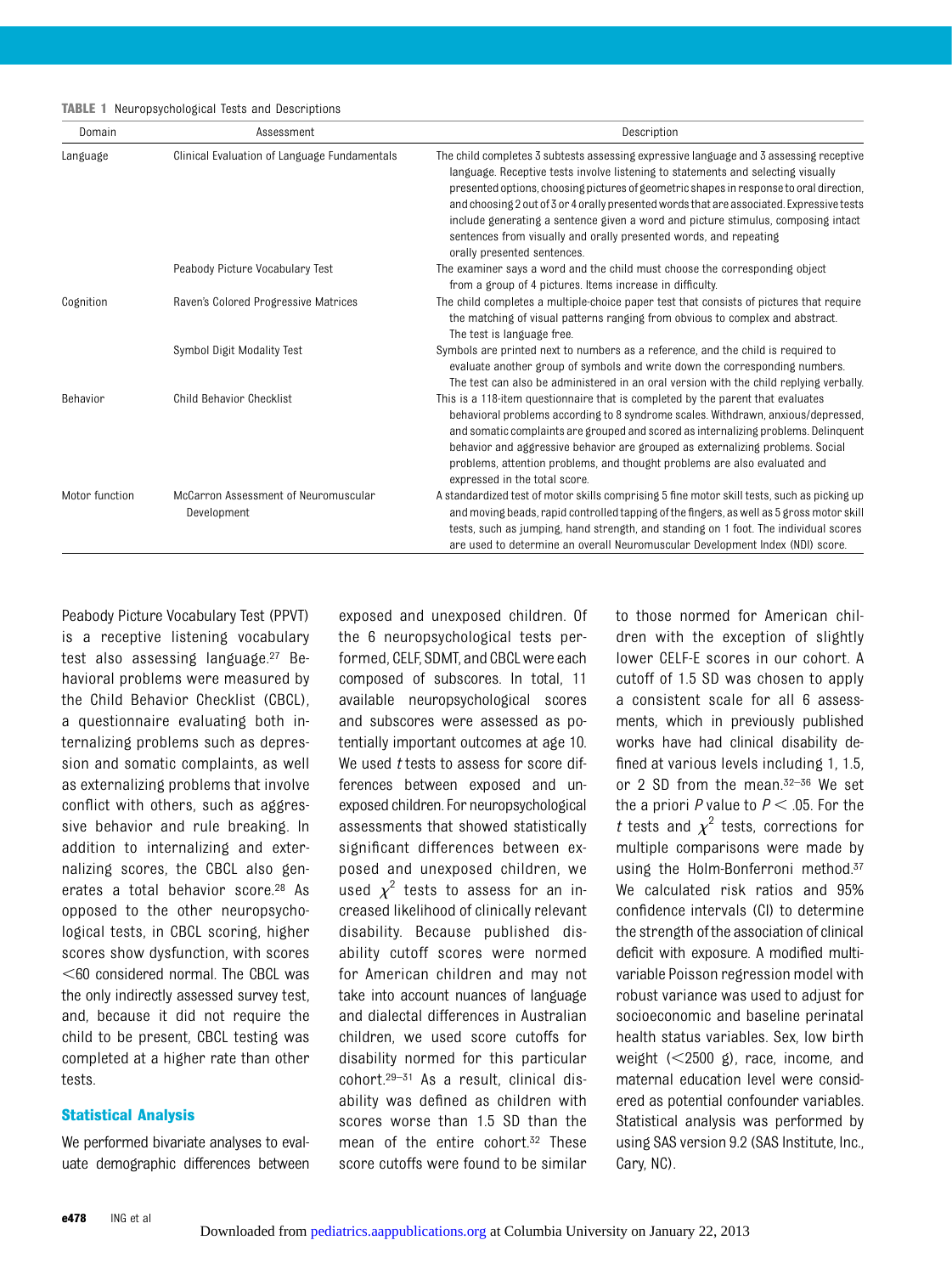# Single and Multiple Anesthetic Exposures

For single and multiple anesthetic exposure subset analysis, we reviewed each patient and procedure to ensure the accuracy of the number of exposures. In procedures that were commonly paired, such as tonsillectomies and adenoidectomies performed with myringotomies, or hydrocele repairs with circumcisions, we used data from the Raine cohort to determine if these multiple procedures were performed during the same hospital visit. Children with commonly paired multiple procedures during the same visit were classified as "single exposure," whereas children who had multiple procedures at different visits were considered "multiple exposure." We only included children with complete follow-up from age 1 to 3 in this subset analysis to ensure that the recording of a procedure was not missed because of a missed follow-up. We used  $\chi^2$  tests to<br>assess differences in rates of disability assess differences in rates of disability between exposed and unexposed children in the same neurocognitive tests found to be significant in our primary analysis. We also calculated risk ratios and adjusted risk ratios to determine the strength of the association of clinical deficit with exposure.

# RESULTS

The Raine cohort consisted of 2868 children, of which 260 children had no history of follow-up from ages 1 to 3 and were classified as "missing." The missing children were significantly different from the children evaluated in our cohort in most demographic categories (Table 2). The remaining 2608 children were followed up at least once from age 1 to 3. After reviewing the procedures performed on each child, 321 children were found to have had surgical procedures requiring anesthesia before their third birthday and were classified as "exposed," whereas

2287 children did not have a history of surgery and were classified as "unexposed." We noted that exposed children were similar to unexposed children, but they included a higher proportion of boys and Caucasians compared with the unexposed group.

We also evaluated and found differences between those who followed up for testing at age 10 and those who did not. Children who did not return for testing had a higher prevalence of household income  $<$ \$24 000 (46% vs 34%), maternal lack of education beyond high school (53% vs 46.5%), and maternal smoking (27.2% vs 18.2%), but they had less maternal perinatal alcohol use (30.3% vs 37.2%).

At age 10, CBCL was performed in 77% of the cohort, PPVT in 58%, and remainder of the tests in 62%. The exposed children were tested at a slightly higher rate than the overall cohort with CBCL performed in 83%, PPVT in 61%, and all other tests in 67% of the cohort. In the exposed children, the surgeries and diagnostic procedures performed before age 3 ranged from myringotomies to open-heart procedures, but the vast majority were minor procedures (Table 3).

# Neuropsychological Score and Risk of Disability Differences in Exposed and Unexposed Children

We evaluated all neuropsychological tests at age 10. When compared with unexposed children, we found evidence that children exposed to anesthesia had significantly worse scores in tests of receptive, expressive, and total language (CELF-R: receptive language,  $P =$ .006; CELF-E: expressive language,  $P =$ .004; CELF-T: total language,  $P = .003$ ) and cognition, specifically abstract reasoning measured by CPM  $(P = .002)$ (Table 4). We did not note any differences between exposed and unexposed children in behavior and motor function domains.

To determinethe clinical implications of these score differences on language and abstract reasoning, we examined differences in the incidence of clinical disability between exposed and unexposed children (Table 5). Evidence for a significantly increased rate of disability in exposed children was seen in receptive, expressive, and total language, (CELF-R,  $P = 0.0008$ ; CELF-E,  $P =$ .005; CELF-T,  $P < .0001$ ) and abstract reasoning tests (CPM,  $P = .01$ ). After adjustment for confounders, we determined that children exposed to anesthesia before age 3 had a significantly increased risk of disability in receptive language (CELF-R) (adjusted risk ratio [aRR], 1.87 [CI, 1.20–2.93)], expressive language (CELF-E) [aRR, 1.72 (95% CI, 1.12–2.64]), total language (CELF-T) (aRR, 2.11 [95% CI, 1.42–3.14]) and abstract reasoning (CPM) (aRR, 1.69 [95% CI, 1.13–2.53]) (Table 6).

# Single and Multiple Anesthetic Exposures

We only included the children with complete follow-up from age 1 to 3 in the single- and multiple-exposure subset analysis, which included 1781 children. Of these children, 1523 were unexposed, 206 had a single exposure, and 52 had multiple exposures. We used  $\chi^2$  tests to compare the unex-<br>posed single-experience and multipleposed, single-exposure, and multipleexposure groups and found evidence that significant differences in disability existed in CELF-T ( $P < .0001$ ), CELF-R  $(P < .0001)$ , and CPM  $(P = .03)$  scores (Table 5). After adjusting for confounders, the aRR for disability was significant for total language (CELF-T) in single and multiple exposure (aRR, 2.36; 95% CI, 1.47–3.79 and aRR, 2.68 95% CI, 1.07–6.72, respectively), receptive language (CELF-R) for single and multiple exposure (aRR, 2.41; 95% CI, 1.40–4.17 and aRR, 3.52 95% CI, 1.38– 9.00, respectively), and abstract reasoning (CPM) for single exposure (aRR, 1.73; 95% CI, 1.04–2.88) (Table 6).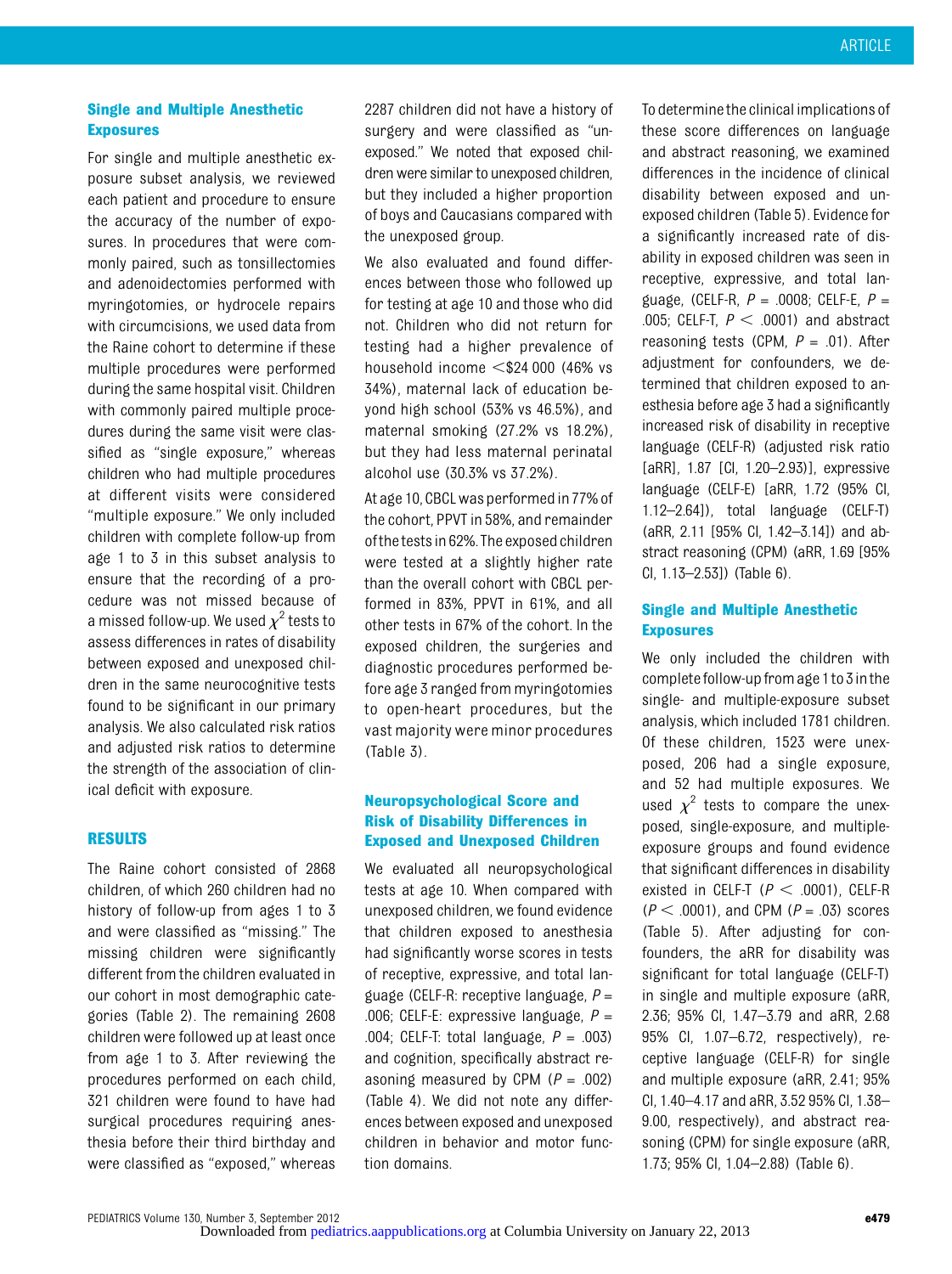|  |  | <b>TABLE 2</b> Birth Characteristics of Children Unexposed and Exposed to Anesthesia before 3 Years of Age |  |  |  |  |  |  |  |  |  |
|--|--|------------------------------------------------------------------------------------------------------------|--|--|--|--|--|--|--|--|--|
|--|--|------------------------------------------------------------------------------------------------------------|--|--|--|--|--|--|--|--|--|

|                                                          | Unexposed $(n = 2287)$ , n $(\%)$ | Exposed $(n = 321)$ , n $(\%)$ | $P^a$           | Missing $(n = 260)$ , n $(\%)$ | P <sub>b</sub> |
|----------------------------------------------------------|-----------------------------------|--------------------------------|-----------------|--------------------------------|----------------|
| Gender                                                   |                                   |                                |                 |                                |                |
| Girls                                                    | 1161 (50.8)                       | 112 (34.9)                     | < 0001          | 140 (53.9)                     | .12            |
| Boys                                                     | 1126 (49.2)                       | 209 (65.1)                     |                 | 120 (46.2)                     |                |
| Birth weight                                             |                                   |                                |                 |                                |                |
| $<$ 1400 g                                               | 31(1.4)                           | 8(2.5)                         | $.6\,$          | 14(5.4)                        | .0006          |
| 1400-1999 g                                              | 39 (1.7)                          | 7(2.2)                         |                 | 3(1.2)                         |                |
| $2000 - 2499$ g                                          | 119 (5.2)                         | 18(5.6)                        |                 | 13(5.0)                        |                |
| 2500-2999 g                                              | 390 (17.1)                        | 55 (17.1)                      |                 | 44 (16.9)                      |                |
| 3000-3999 g                                              | 1503 (65.7)                       | 202 (62.9)                     |                 | 156 (60.0)                     |                |
| $\geq 4000$ g                                            | 197 (8.6)                         | 31(9.7)                        |                 | 28 (10.8)                      |                |
| Unknown                                                  | 8(0.3)                            | 0(0.0)                         |                 | 2(0.7)                         |                |
| Apgar at 5 min                                           |                                   |                                |                 |                                |                |
| $0 - 6$                                                  | 36 (1.6)                          | 5(1.6)                         | $.3\,$          | 15(5.8)                        | < .0001        |
| $7 - 10$                                                 | 2236 (97.8)                       | 316 (98.4)                     |                 | 239 (91.9)                     |                |
| Unknown                                                  | 15(0.7)                           | 0(0.0)                         |                 | 6(2.3)                         |                |
| Race                                                     |                                   |                                |                 |                                |                |
| Caucasian                                                | 1981 (86.6)                       | 296 (92.2)                     | .001            | 196 (75.4)                     | < 0.001        |
| Non-Caucasian                                            | 257 (11.2)                        | 15(4.7)                        |                 | 59 (22.7)                      |                |
| Unknown                                                  | 49 (2.1)                          | 10(3.1)                        |                 | 5(1.9)                         |                |
| Household income (AUD)                                   |                                   |                                |                 |                                |                |
| $<$ \$7000                                               | 164 (7.2)                         | 23(7.2)                        | .03             | 42 (16.2)                      | < .0001        |
| \$7000-\$23999                                           | 709 (31.0)                        | 111 (34.6)                     |                 | 106 (40.8)                     |                |
| $$24000 - $35999$                                        | 551 (24.1)                        | 59 (18.4)                      |                 | 38 (14.6)                      |                |
| $\geq$ \$36000                                           | 687 (30.0)                        | 113 (35.2)                     |                 | 35 (13.5)                      |                |
| Unknown                                                  | 176 (7.7)                         | 15(4.7)                        |                 | 39 (15.0)                      |                |
| Father living at home                                    |                                   |                                |                 |                                |                |
| Home                                                     | 1950 (85.3)                       | 272 (84.7)                     | $.5\,$          | 190 (73.1)                     | < .0001        |
| Not at home                                              | 272 (11.9)                        | 36 (11.2)                      |                 | 60(23.1)                       |                |
|                                                          |                                   |                                |                 | 10(3.9)                        |                |
| Unknown                                                  | 65 (2.8)                          | 13(4.0)                        |                 |                                |                |
| Maternal education beyond high school                    |                                   |                                |                 |                                |                |
| None                                                     | 1119 (48.9)                       | 159 (49.5)                     | $.4\phantom{0}$ | 170 (65.4)                     | < .0001        |
| Trade certificate, professional<br>registration or other | 508 (22.2)                        | 78 (24.3)                      |                 | 42 (16.2)                      |                |
| College or university degree                             | 611 (26.7)                        | 74 (23.1)                      |                 | 43 (16.5)                      |                |
| Unknown                                                  | 49(2.1)                           | 10(3.1)                        |                 | 5(1.9)                         |                |
| Maternal perinatal smoking                               |                                   |                                |                 |                                |                |
| No                                                       | 1584 (69.3)                       | 216 (67.3)                     | .6              | 105 (40.4)                     | < 0.001        |
| $1-20$ daily                                             | 443 (19.4)                        | 60 (18.7)                      |                 | 70 (26.9)                      |                |
| 21 or more daily                                         | 51(2.2)                           | 8(2.5)                         |                 | 12(4.6)                        |                |
| Unknown                                                  | 209(9.1)                          | 37 (11.5)                      |                 | 73 (28.1)                      |                |
| Maternal perinatal alcohol use                           |                                   |                                |                 |                                |                |
| Several times per week                                   | 115(5.0)                          | 14(4.4)                        | $.6\,$          | 5(1.9)                         | < 0.001        |
| Once a week                                              | 185(8.1)                          | 31(9.7)                        |                 | 15(5.8)                        |                |
| Less than once a week                                    | 491 (21.4)                        | 65 (20.2)                      |                 | 35 (13.5)                      |                |
| Never                                                    | 1266 (55.4)                       | 172 (53.6)                     |                 | 130 (50.0)                     |                |
| Unknown                                                  | 230 (10.1)                        | 39 (12.1)                      |                 | 75 (28.9)                      |                |

Because of rounding, percentages may not sum to 100. AUD, Australian dollar.

<sup>a</sup> Exposed children were compared with unexposed children with  $\chi^2$  tests.

<sup>b</sup> Missing children were compared with all other children (exposed and unexposed) with  $\chi^2$  tests.

#### **DISCUSSION**

Children who were exposed to anesthesia for surgery or diagnostic testing before age 3, compared with those who were not exposed, have an increased risk for long-term deficits in language and abstract reasoning at age 10. This increased risk was found even in children with a single exposure to

anesthesia. Our findings show that not all cognitive domains are uniformly affected. There was no evidence of differences in visual tracking and attention (SDMT), fine and gross motor function (MAND), or behavior (CBCL) based on anesthesia exposure status. Interestingly, although the CELF showed clear differences in receptive language ability,

we did not see any differences in the PPVT, which is also a language test of receptive vocabulary and verbal ability. The CELF, however, assesses higherorder language abilities, and it is possible that the PPVT was unable to capture those differences.38 This finding further emphasizes the importance of using sensitive and specific neurocognitive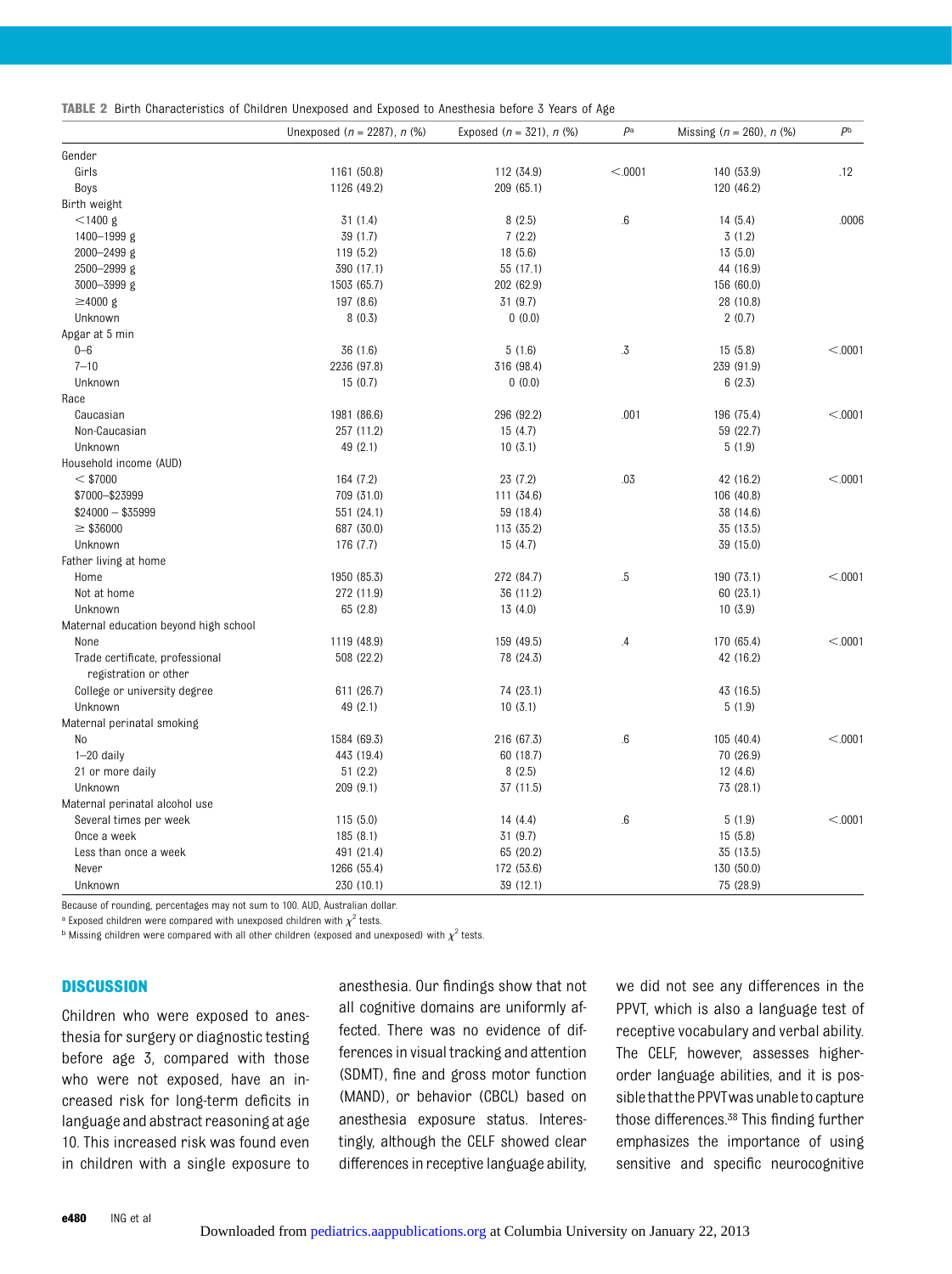| <b>TABLE 3</b> Procedures Performed on Children |
|-------------------------------------------------|
| Exposed to Anesthesia                           |

| Procedure                           | n (%)      |
|-------------------------------------|------------|
| Myringotomy                         | 112 (24.8) |
| Inguinal and umbilical hernia       | 46 (10.2)  |
| Circumcision                        | 41 (9.1)   |
| Tonsillectomy and adenoidectomy     | 32(7.1)    |
| Dental procedure                    | 26 (5.8)   |
| Minor skin and nail procedure       | 25(5.5)    |
| Orchiopexy, hydrocele and           | 19 (4.2)   |
| varicocele                          |            |
| Procedure on extraocular<br>muscles | 16(3.5)    |
| Hypo/epispadias repair and          | 13(2.9)    |
| chordee release                     |            |
| Nasolacrimal duct probe             | 12(2.7)    |
| Procedures on mouth/tongue          | 12(2.7)    |
| and cleft lip and palate repair     |            |
| Gastric and bowel repair and        | 10(2.2)    |
| resection                           |            |
| Minor rectal/anal procedure         | 8(1.8)     |
| <b>Endoscopy and biopsy</b>         | 7(1.6)     |
| Foot and knee surgery               | 7(1.6)     |
| Finger and hand surgery             | 7(1.6)     |
| Computed tomography scan            | 7(1.6)     |
| Nasal airway procedure              | 6(1.3)     |
| Cardiac catheterization             | 5(1.1)     |
| Lymph node excision                 | 5(1.1)     |
| Procedure on orbit, lens,           | 5(1.1)     |
| or retina                           |            |
| Open heart procedure                | 4(0.9)     |
| Kidney and urinary tract            | 4(0.9)     |
| procedure<br>Tracheostomy           | 4(0.9)     |
| Laparotomy and laparoscopy          | 3(0.7)     |
| Appendectomy                        | 3(0.7)     |
| Laryngoscopy, tracheoscopy,         | 2(0.4)     |
| and bronchoscopy                    |            |
| Repair of aortic coarctation        | 2(0.4)     |
| Pyloromyotomy                       | 2(0.4)     |
| Craniectomy                         | 1(0.2)     |
| Patent ductus arteriosus            | 1(0.2)     |
| closure                             |            |
| Bone marrow biopsy                  | 1(0.2)     |
| Tenckhoff catheter placement        | 1(0.2)     |
| and peritoneal dialysis             |            |
| <b>MRI</b>                          | 1(0.2)     |
| Diaphragmatic hernia repair         | 1(0.2)     |
| Total                               | 451 (100)  |

Due to patients with multiple exposures, the number of procedures exceeds the number of exposed patients.

tests in assessing deficits that can result from exposure to neurotoxic agents.

The major strength of this cohort is the availability of a battery of directly administered neuropsychological assessments, which have not been used in previously published clinical studies of anesthetic neurotoxicity. In the past, outcomes such as diagnostic codes,

academic performance, standardized testing, school and medical records, and parent and teacher surveys have been used.13–18,20 Although some of these studies have found differences between exposed and unexposed children, directly administered neuropsychological assessments may have increased sensitivity to capture subtle effects that may be difficult to detect clinically. Neurodevelopmental studies of lead, pesticides, and other potential neurotoxins have similarly found that appropriate assessment tools are critical in documenting the effects of exposure.39,40 In neurotoxicology studies, sensitive outcomes are particularly important because an effect size of 0.2 SD can be of clinical and public health significance.<sup>39</sup>

The magnitude of increased relative risk of disability found in this study was consistent with that reported by other investigators. Our adjusted relative risk of clinical deficit ranged from 1.69 to 2.11, whereas DiMaggio et al $17,18$  measured an adjusted hazard ratio of developmental or behavioral disorder of 2.3 (95% CI, 1.3–4.1) in exposed children, and Wilder et al14 and Flick et al<sup>20</sup> found an increased risk of learning disability of 2.6 (95% CI, 1.6– 4.2) and 2.12 (95% CI, 1.26–3.54), respectively. Although these studies only found a difference in children with multiple anesthetic exposures, our data indicate that, by using sensitive measures, an increased risk of cognitive disability can be demonstrated in children with a single exposure. We found the adjusted relative risk ratio of disability in the multiple-exposure children to be similar to those with a single exposure. It is possible a "doseresponse" effect may become evident with a larger sample of children than is available with our study cohort. It should be noted that a much smaller number of children tested were exposed to multiple anesthetics (40

children) in comparison with the larger number exposed to only a single anesthetic (141 children) (Table 5). One caveat is that, in general, analysis of single versus multiple exposures has been used as a crude estimate for the dose of anesthetic exposure, because the duration of exposure and anesthetics agents used in procedures may vary widely. Our results, however, do suggest that a single exposure to anesthesia is associated with long-term deficits.

There are several limitations in our study. They include the retrospective nature of the analysis (however, the cognitive testing was performed prospectively and independent of the hypothesis beingtested here), differences in demographics between the exposed and unexposed children, the lack of detailed anesthetic information, the assessment tool available to assess behavior, and the attrition of the cohort over time.

There were demographic differences between exposed and unexposed children. More exposed children were Caucasian and lived in higher-income households compared with the unexposed children. We also found a higher proportion of boys in the exposed group, as has been reported in previous studies.14 However, the observed increase in risk with anesthesia exposure remained even after adjusting for the demographic variables and gender of the child in our regression model. When interpreting our results for external validity, the differences in the missing children with regard to baseline socioeconomic and perinatal health variables should be taken into account. The exclusion of non-Englishspeaking mothers from the study may also lead to the study findings being less relevant to children at a lower socioeconomic status.

Part of the association of neurocognitive deficit with anesthesia may be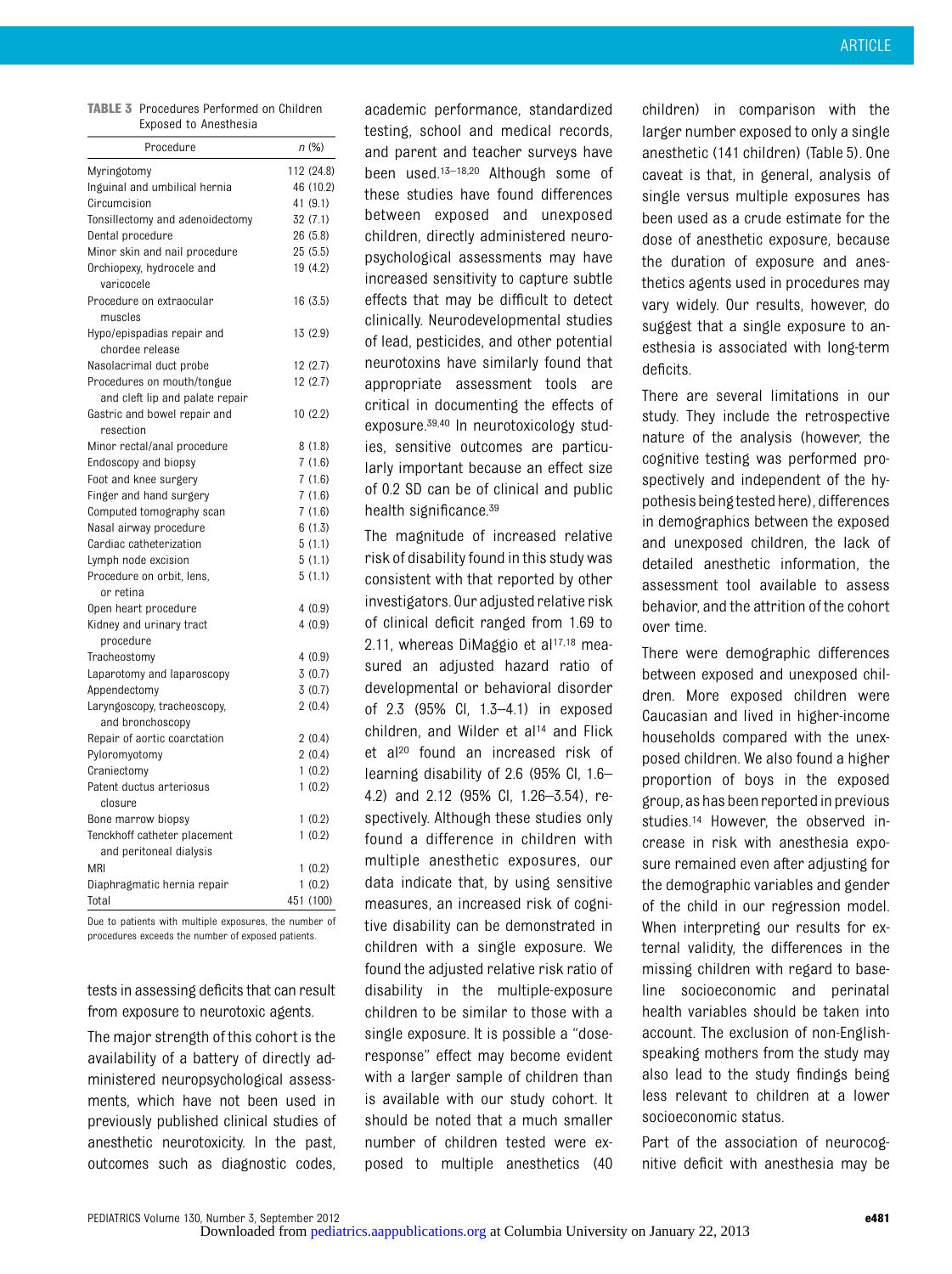|  | <b>TABLE 4</b> Differences Between the Mean Scores of Unexposed and Exposed Children at Age 10 |  |  |  |  |  |  |  |  |  |  |  |  |
|--|------------------------------------------------------------------------------------------------|--|--|--|--|--|--|--|--|--|--|--|--|
|--|------------------------------------------------------------------------------------------------|--|--|--|--|--|--|--|--|--|--|--|--|

| Neuropsychological Domain | Neuropsychological<br>Test Score | Unexposed Test Scores.<br>Mean (SD) | <b>Exposed Test Scores.</b><br>Mean (SD) | Score Difference between<br>Unexposed and Exposed | P              |
|---------------------------|----------------------------------|-------------------------------------|------------------------------------------|---------------------------------------------------|----------------|
| Language                  | CELF Total Score                 | 96.2(15.1)                          | 92.6(17.1)                               | 3.7                                               | .003a          |
|                           | <b>CELF Receptive Score</b>      | 101.9 (15.8)                        | 98.2 (18.1)                              | 3.7                                               | .006a          |
|                           | <b>CELF Expressive Score</b>     | 91.9 (14.9)                         | 88.3 (16.8)                              | 3.6                                               | .004a          |
|                           | <b>PPVT Standard Score</b>       | 104.2 (12.1)                        | 103.1(12.5)                              | 1.2                                               | 2              |
| Cognition                 | CPM Total Score                  | 31.2(3.6)                           | 30.2(4.3)                                | 1.0                                               | .002a          |
|                           | Written SDMT Score               | 34.6 (7.5)                          | 33.7 (7.8)                               | 0.9                                               | шI             |
|                           | Oral SDMT Score                  | 43.9 (10.3)                         | 43.2 (10.7)                              | 0.7                                               | $\overline{A}$ |
| <b>Behavior</b>           | <b>CBCL Total Score</b>          | 47.4 (11.5)                         | 48.7 (10.6)                              | 1.4                                               | .06            |
|                           | <b>CBCL Internalizing Score</b>  | 49.3 (10.6)                         | 50.2(10.4)                               | 1.0                                               | 2              |
|                           | <b>CBCL Externalizing Score</b>  | 47.3 (10.8)                         | 47.8 (10.4)                              | 0.5                                               | .5             |
| Motor function            | MAND NDI Score                   | 94.3 (13.8)                         | 92.6(14.7)                               | 1.7                                               |                |

NDI, Neuromuscular Development Index Score.

a Significant values using  $P < .05$  and Holm-Bonferroni adjustment for multiple comparisons.

|  |  |  |  |  |  | TABLE 5 Association of Anesthesia Exposure before Age 3 and Neuropsychological Disability at age 10 |  |  |  |
|--|--|--|--|--|--|-----------------------------------------------------------------------------------------------------|--|--|--|
|--|--|--|--|--|--|-----------------------------------------------------------------------------------------------------|--|--|--|

| Overall Cohort, n |      | Disability                   |                      |                   | Single/Multiple Exposure, n |                              | Disability           |  |
|-------------------|------|------------------------------|----------------------|-------------------|-----------------------------|------------------------------|----------------------|--|
|                   |      | Disability/Total (%)         | P                    |                   |                             | Disability/Total (%)         | P                    |  |
| CELF total        | 1615 | $CELF-T < 72.6a$             |                      | <b>CELF Total</b> | 1235                        | $CELF-T < 72.6^a$            |                      |  |
| Unexposed         | 1401 | 85/1401 (6.1)                | < 0.001 <sup>b</sup> | Unexposed         | 1054                        | 53/1054 (5.0)                | < 0.001 <sup>b</sup> |  |
| Exposed           | 214  | 30/214 (14.0)                |                      | Single exposure   | 141                         | 20/141 (14.2)                |                      |  |
|                   |      |                              |                      | Multiple exposure | 40                          | 5/40(12.5)                   |                      |  |
| CELF receptive    | 1615 | $CELF-R < 77.2a$             |                      | CELF receptive    | 1235                        | CELF-R $<$ 77.2 <sup>a</sup> |                      |  |
| Unexposed         | 1401 | 70/1401 (5.0)                | .0008 <sup>b</sup>   | Unexposed         | 1054                        | 40/1054 (3.8)                | < 0.001 <sup>b</sup> |  |
| Exposed           | 214  | 23/214 (10.7)                |                      | Single exposure   | 141                         | 16/141 (11.3)                |                      |  |
|                   |      |                              |                      | Multiple exposure | 40                          | 5/40(12.5)                   |                      |  |
| CELF expressive   | 1615 | CELF-E $<$ 68.6 <sup>a</sup> |                      | CELF expressive   | 1235                        | CELF-E $<$ 68.6 <sup>a</sup> |                      |  |
| Unexposed         | 1401 | 89/1401 (6.4)                | .0046 <sup>b</sup>   | Unexposed         | 1054                        | 58/1054 (5.5)                | .031                 |  |
| Exposed           | 214  | 25/214 (11.7)                |                      | Single exposure   | 141                         | 14/141 (9.9)                 |                      |  |
|                   |      |                              |                      | Multiple exposure | 40                          | 5/40(12.5)                   |                      |  |
| <b>CPM</b> total  | 1627 | CPM < 25.5a                  |                      | <b>CPM</b> total  | 1246                        | $CPM < 25.5^{\circ}$         |                      |  |
| Unexposed         | 1413 | 112/1413 (7.9)               | .012 <sup>b</sup>    | Unexposed         | 1065                        | 75/1065 (7.0)                | .033 <sup>b</sup>    |  |
| Exposed           | 214  | 28/214 (13.1)                |                      | Single exposure   | 141                         | 18/141 (12.8)                |                      |  |
|                   |      |                              |                      | Multiple exposure | 40                          | 5/40(12.5)                   |                      |  |

a Score cutoff values used for each neuropsychological test. Set at 1.5 SD below the mean of the entire cohort.

 $b$  Significant values by using  $P < .05$  and Holm-Bonferroni Adjustment for multiple comparisons.

due to innate differences between children requiring surgery and diagnostic procedures and those not requiring these procedures. Because we did not have access to medical records for the current study, we were unableto adjust for comorbid disease in either group. However, the fact that the vast majority of children underwent minor procedures leads us to believe that significant comorbidity is unlikely to confound our results.

The lack of access to medical records also limited our ability to review anesthetic exposure including specific drugs used and duration of anesthesia.

Because the study period was during a time when the most prevalent volatile anesthetic was halothane, we surmise that in the majority of our patients this wasthe agent used. Although halothane is no longer clinically available, it has been found to cause similar neurotoxic effects as other volatile anesthetics in the animal model.41,42

CBCL, although widely used and well validated,16,43–<sup>45</sup> is a behavior survey assessment completed by parents, and the only test among the 6 used not directly administered by trained research staff. Our finding of a lack of difference in behavior has also been

reported in another recent study by using an outcome that may also lack adequate sensitivity.20 These findings may be due to a sparing of neurocognitive effects of anesthetics on behavior, or possibly the relative lack of sensitivity of this test, particularly in comparison with the other directly administered assessment tools. Other recent data, however, suggest that anesthesia exposure may be associated with attention-deficit/hyperactivity disorder.46 This further emphasizes the need for sensitive, directly administered behavior assessments to evaluate the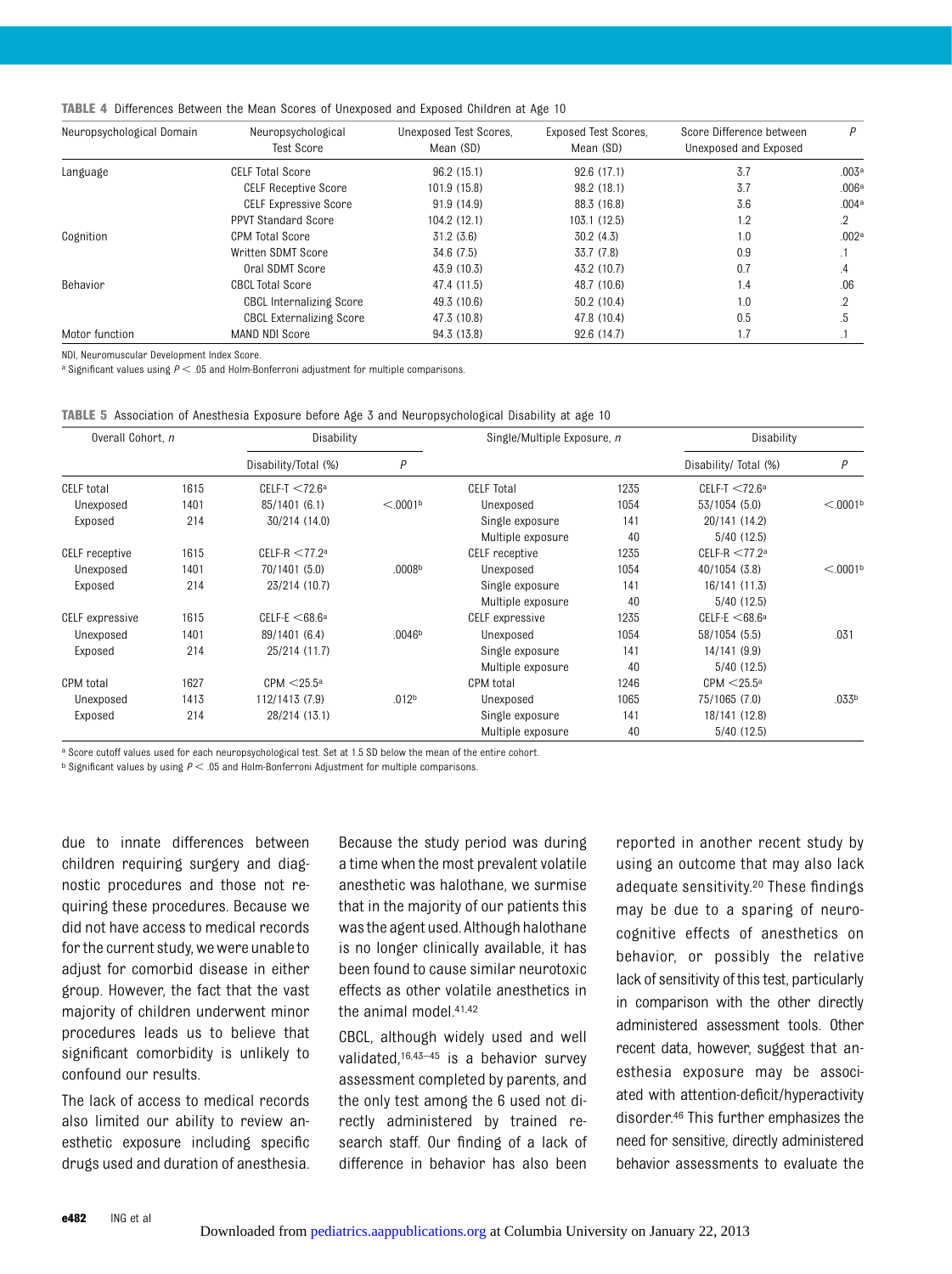| <b>TABLE 6</b> Risk Ratios and Adjusted Risk Ratios of Exposure to Anesthesia Before Age 3 and |
|------------------------------------------------------------------------------------------------|
| Disability on Neuropsychological Testing at Age 10                                             |

|                              | Disability              |                                     |  |  |  |
|------------------------------|-------------------------|-------------------------------------|--|--|--|
|                              | Unadjusted, RR (95% CI) | Adjusted, aRR <sup>a</sup> (95% CI) |  |  |  |
| Overall cohort               |                         |                                     |  |  |  |
| <b>CELF Total</b>            | $2.31(1.56 - 3.41)$     | $2.11(1.42 - 3.14)$                 |  |  |  |
| <b>CELF Receptive</b>        | $2.15(1.37 - 3.37)$     | $1.87(1.20 - 2.93)$                 |  |  |  |
| <b>CELF Expressive</b>       | $1.84(1.21 - 2.80)$     | $1.72(1.12 - 2.64)$                 |  |  |  |
| CPM Total                    | $1.65(1.12 - 2.43)$     | $1.69(1.13 - 2.53)$                 |  |  |  |
| Number of exposures          |                         |                                     |  |  |  |
| CELF total                   |                         |                                     |  |  |  |
| Unexposed (0)                | Reference               | Reference                           |  |  |  |
| Single exposure (1)          | $2.82(1.74 - 4.57)$     | $2.36(1.47 - 3.79)$                 |  |  |  |
| Multiple exposure $(\geq 2)$ | 2.49 (1.05-5.88)        | $2.68$ (1.07-6.72)                  |  |  |  |
| CELF receptive               |                         |                                     |  |  |  |
| Unexposed (0)                | Reference               | Reference                           |  |  |  |
| Single exposure (1)          | $2.99(1.72 - 5.19)$     | $2.41(1.40 - 4.17)$                 |  |  |  |
| Multiple exposure $(\geq 2)$ | $3.29(1.37 - 7.89)$     | $3.52(1.38 - 9.00)$                 |  |  |  |
| CELF expressive              |                         |                                     |  |  |  |
| Unexposed (0)                | Reference               | Reference                           |  |  |  |
| Single exposure (1)          | $1.80(1.03 - 3.15)$     | $1.53(0.88 - 2.66)$                 |  |  |  |
| Multiple exposure $(\geq 2)$ | $2.27(0.96 - 5.35)$     | 2.35 (0.97-5.70)                    |  |  |  |
| CPM total                    |                         |                                     |  |  |  |
| Unexposed (0)                | Reference               | Reference                           |  |  |  |
| Single exposure (1)          | $1.81(1.12 - 2.94)$     | $1.73(1.04 - 2.88)$                 |  |  |  |
| Multiple exposure $(\geq 2)$ | $1.78(0.76 - 4.15)$     | $1.92(0.81 - 4.55)$                 |  |  |  |

RR, risk ratio.

<sup>a</sup> Adjusted risk ratios (aRR) adjusted for sex, low birth weight (<2500 g), race, income, and maternal education.

existence of subtle neuropsychological differences.

The geographically isolated nature of Western Australia is likely to result in less migration than other parts of the world, but like any cohort study, we experienced loss to follow-up. In our overall cohort, children who were exposed to anesthesia and did not follow-up at ages 1, 2, or 3 could be misclassified as unexposed children. This would likely bias the result toward the null, or a lack of a difference between exposedandunexposed children.

Ifthis isthe case,the differencesthatwe found may in fact be underestimating the true difference between exposed and unexposed children.

#### **CONCLUSIONS**

In this birth cohort, children exposed to anesthesia before age 3 had an increased long-term risk of clinical deficit in receptive and expressive language, as well as abstract reasoning. Children who only had a single exposure to anesthesia also had an increased risk of deficit in receptive language and

abstract reasoning. Our results indicate that the association between anesthesia and neurodevelopmental outcome may be confined to specific domains. Our study documented specific deficits obtained through directly administered neuropsychological assessment. This is in contrast to earlier studies finding no evidence of an association using broad-based summary scores, but in line with more recent data finding exposure to anesthesia associated with learning disability and receipt of individualized education programs for speech/language impairment.13,15, 16,19,20 Our findings may play an important role in directing future studies by identifying deficits in specific neuropsychological domains associated with anesthetic exposure. It is also noteworthy that the outcomes of language and reasoning cannot be easily assessed in the animal model, which emphasizes the importance of studies in humans.

#### ACKNOWLEDGMENTS

We acknowledge the Raine study investigators and staff responsible for the collection of the data presented in this manuscript. Sincere thanks are extended to all study families, because this research could not have been conducted without their participation. We are also grateful to Dr Peter Sly and Jenny Mountain for their help in acquiring the data for the manuscript.

#### REFERENCES

- 1. Cattano D, Young C, Straiko MM, Olney JW. Subanesthetic doses of propofol induce neuroapoptosis in the infant mouse brain. Anesth Analg. 2008;106(6):1712–1714
- 2. Young C, Jevtovic-Todorovic V, Qin YQ, et al. Potential of ketamine and midazolam, individually or in combination, to induce apoptotic neurodegeneration in

the infant mouse brain. Br J Pharmacol. 2005;146(2):189–197

- 3. Jevtovic-Todorovic V, Hartman RE, Izumi Y, et al. Early exposure to common anesthetic agents causes widespread neurodegeneration in the developing rat brain and persistent learning deficits. J Neurosci. 2003;23(3):876–882
- 4. Slikker W Jr, Zou X, Hotchkiss CE, et al. Ketamine-induced neuronal cell death in the perinatal rhesus monkey. Toxicol Sci. 2007;98(1):145–158
- 5. Zou X, Liu F, Zhang X, et al. Inhalation anesthetic-induced neuronal damage in the developing rhesus monkey. Neurotoxicol Teratol. 2011;33(5):592–597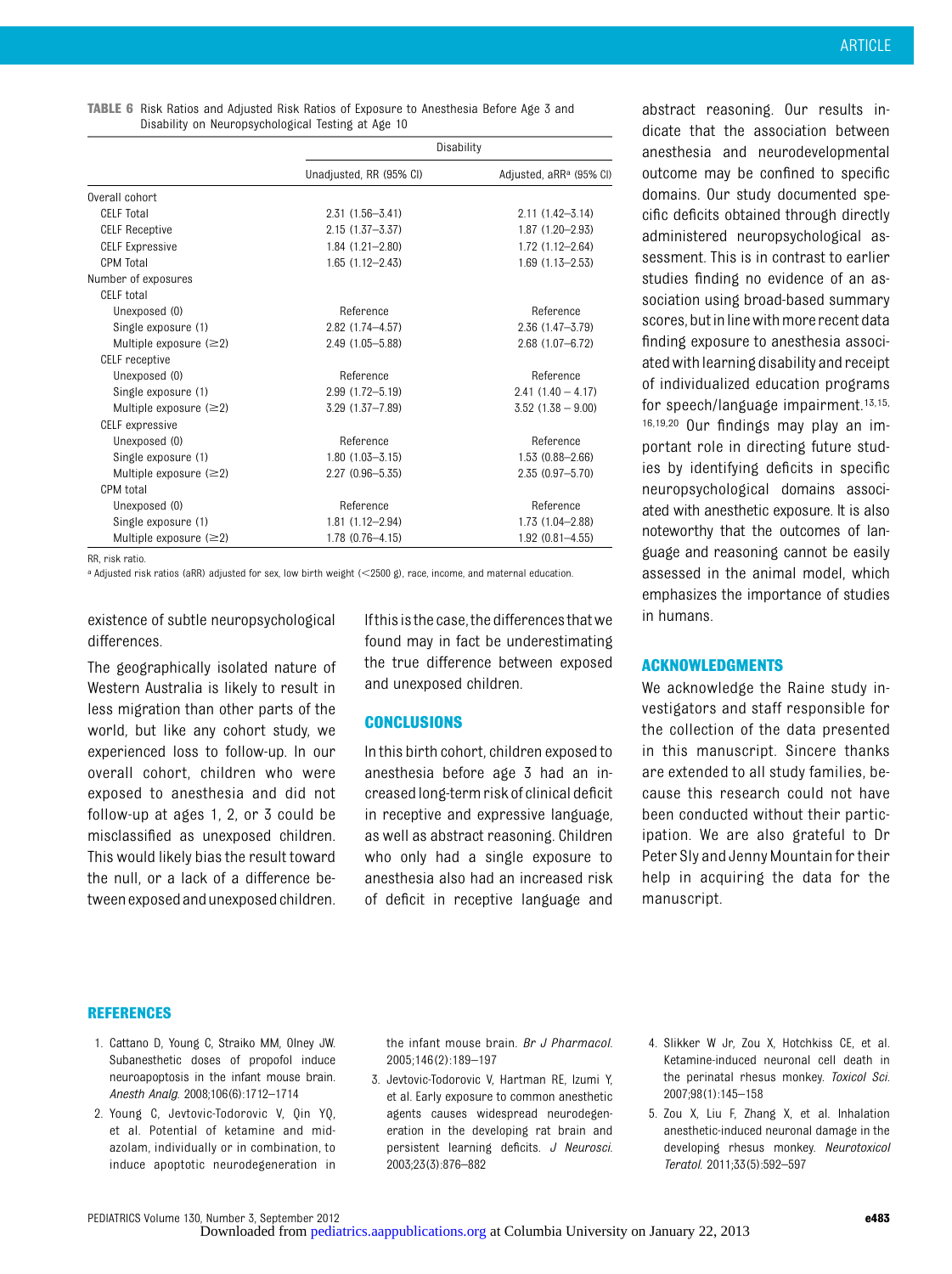- 6. Loepke AW, Soriano SG. An assessment of the effects of general anesthetics on developing brain structure and neurocognitive function. Anesth Analg. 2008;106 (6):1681–1707
- 7. Olney JW, Wozniak DF, Jevtovic-Todorovic V, Farber NB, Bittigau P, Ikonomidou C. Drug-induced apoptotic neurodegeneration in the developing brain. Brain Pathol. 2002;12(4):488–498
- 8. Satomoto M, Satoh Y, Terui K, et al. Neonatal exposure to sevoflurane induces abnormal social behaviors and deficits in fear conditioning in mice. Anesthesiology. 2009;110(3):628–637
- 9. Bercker S, Bert B, Bittigau P, et al. Neurodegeneration in newborn rats following propofol and sevoflurane anesthesia. Neurotox Res. 2009;16(2):140–147
- 10. Paule MG, Li M, Allen RR, et al. Ketamine anesthesia during the first week of life can cause long-lasting cognitive deficits in rhesus monkeys. Neurotoxicol Teratol. 2011;33(2):220–230
- 11. Briner A, Nikonenko I, De Roo M, Dayer A, Muller D, Vutskits L. Developmental Stagedependent persistent impact of propofol anesthesia on dendritic spines in the rat medial prefrontal cortex. Anesthesiology. 2011;115(2):282–293
- 12. Huttenlocher PR, Dabholkar AS. Regional differences in synaptogenesis in human cerebral cortex. J Comp Neurol. 1997;387 (2):167–178
- 13. Sprung J, Flick RP, Wilder RT, et al. Anesthesia for cesarean delivery and learning disabilities in a population-based birth cohort. Anesthesiology. 2009;111(2):302– 310
- 14. Wilder RT, Flick RP, Sprung J, et al. Early exposure to anesthesia and learning disabilities in a population-based birth cohort. Anesthesiology. 2009;110(4):796– 804
- 15. Bartels M, Althoff RR, Boomsma DI. Anesthesia and cognitive performance in children: no evidence for a causal relationship. Twin Res Hum Genet. 2009;12 (3):246–253
- 16. Kalkman CJ, Peelen L, Moons KG, et al. Behavior and development in children and age at the time of first anesthetic exposure. Anesthesiology. 2009;110(4): 805–812
- 17. DiMaggio C, Sun LS, Kakavouli A, Byrne MW, Li G. A retrospective cohort study of the association of anesthesia and hernia repair surgery with behavioral and developmental disorders in young children. J Neurosurg Anesthesiol. 2009;21(4):286– 291

e484 ING et al

- 18. DiMaggio C, Sun LS, Li G. Early childhood exposure to anesthesia and risk of developmental and behavioral disorders in a sibling birth cohort. Anesth Analg. 2011; 113(5):1143–1151
- 19. Hansen TG, Pedersen JK, Henneberg SW, et al. Academic performance in adolescence after inguinal hernia repair in infancy: a nationwide cohort study. Anesthesiology. 2011; 114(5):1076–1085
- 20. Flick RP, Katusic SK, Colligan RC, et al. Cognitive and behavioral outcomes after early exposure to anesthesia and surgery. Pediatrics. 2011;128(5). Available at: www. pediatrics.org/cgi/content/full/128/5/e 1053
- 21. The Raine Study. 2011.Available at: [www.](http://www.rainestudy.org.au/) [rainestudy.org.au/.](http://www.rainestudy.org.au/) Accessed April 4, 2012
- 22. Newnham JP, Evans SF, Michael CA, Stanley FJ, Landau LI. Effects of frequent ultrasound during pregnancy: a randomised controlled trial. Lancet. 1993;342 (8876):887–891
- 23. Raven J, Court J, Raven J. Manual for Raven's Progressive Matricies and Vocabulary Scales-section 2: Coloured Progressive Matrices. Oxford, United Kingdom: Oxford Psychologists Press; 1990
- 24. Smith A. Symbol Digit Modalities Test. Los Angeles, CA: Western Psychological Services; 1973
- 25. McCarron LT. MAND McCarron Assessment of Neuromuscular Development: Fine and Gross Motor Abilities. Dallas, TX: Common Market Press; 1997
- 26. Semel E, Wiig E, Secord W. Clinical Evaluation of Language Fundamentals. 3rd ed. San Antonio, TX: Psychological Corporation Harcourt Brace Co; 1995
- 27. Dunn L, Dunn L, Williams K, Wang J. Peabody Picture Vocabulary test III. Circle Pines, MN: American Guidance Services Inc; 1997
- 28. Achenbach T. Manual for the Child Behavior Checklist/4-19 and 1991 Profile. Burlington, VT: University of Vermont Department of Psychiatry; 1991
- 29. Boone KB, Victor TL, Wen J, Razani J, Pontón M. The association between neuropsychological scores and ethnicity, language, and acculturation variables in a large patient population. Arch Clin Neuropsychol. 2007;22(3):355–365
- 30. Woods AG, Peña ED, Martin FN. Exploring possible sociocultural bias on the SCAN-C. Am J Audiol. 2004;13(2):173– 184
- 31. Weismer SE, Tomblin JB, Zhang X, Buckwalter P, Chynoweth JG, Jones M. Nonword repetition performance in school-age children with and without language impairment.

J Speech Lang Hear Res. 2000;43(4):865– 878

- 32. Nadebaum C, Anderson VA, Vajda F, Reutens DC, Barton S, Wood AG. Language skills of school-aged children prenatally exposed to antiepileptic drugs. Neurology. 2011;76(8): 719–726
- 33. Brantner S, Piek JP, Smith LM. Evaluation of the validity of the MAND in assessing motor impairment in young children. Rehabil Psychol. 2009;54(4):413–421
- 34. Luu TM, Ment LR, Schneider KC, Katz KH, Allan WC, Vohr BR. Lasting effects of preterm birth and neonatal brain hemorrhage at 12 years of age. Pediatrics. 2009;123(3): 1037–1044
- 35. Portaccio E, Goretti B, Lori S, et al; Multiple Sclerosis Study Group of the Italian Neurological Society. The brief neuropsychological battery for children: a screening tool for cognitive impairment in childhood and juvenile multiple sclerosis. Mult Scler. 2009;15(5):620– 626
- 36. Pueyo R, Junqué C, Vendrell P, Narberhaus A, Segarra D. Raven's Coloured Progressive Matrices as a measure of cognitive functioning in Cerebral Palsy. J Intellect Disabil Res. 2008;52(pt 5):437–445
- 37. Holm S. A simple sequentially rejective multiple test procedure. Scand J Stat. 1979; 6(2):65–70
- 38. Condouris K, Meyer E, Tager-Flusberg H. The relationship between standardized measures of language and measures of spontaneous speech in children with autism. Am J Speech Lang Pathol. 2003;12(3):349– 358
- 39. Bellinger DC. What is an adverse effect? A possible resolution of clinical and epidemiological perspectives on neurobehavioral toxicity. Environ Res. 2004;95(3): 394–405
- 40. Bellinger DC, Stiles KM, Needleman HL. Low-level lead exposure, intelligence and academic achievement: a long-term follow-up study. Pediatrics. 1992;90(6):855–861
- 41. Uemura E, Bowman RE. Effects of halothane on cerebral synaptic density. Exp Neurol. 1980;69(1):135–142
- 42. Uemura E, Levin ED, Bowman RE. Effects of halothane on synaptogenesis and learning behavior in rats. Exp Neurol. 1985;89(3): 520–529
- 43. Marino BS, Tomlinson RS, Wernovsky G, et al; Pediatric Cardiac Quality of Life Inventory Testing Study Consortium. Validation of the pediatric cardiac quality of life inventory. Pediatrics. 2010;126(3):498– 508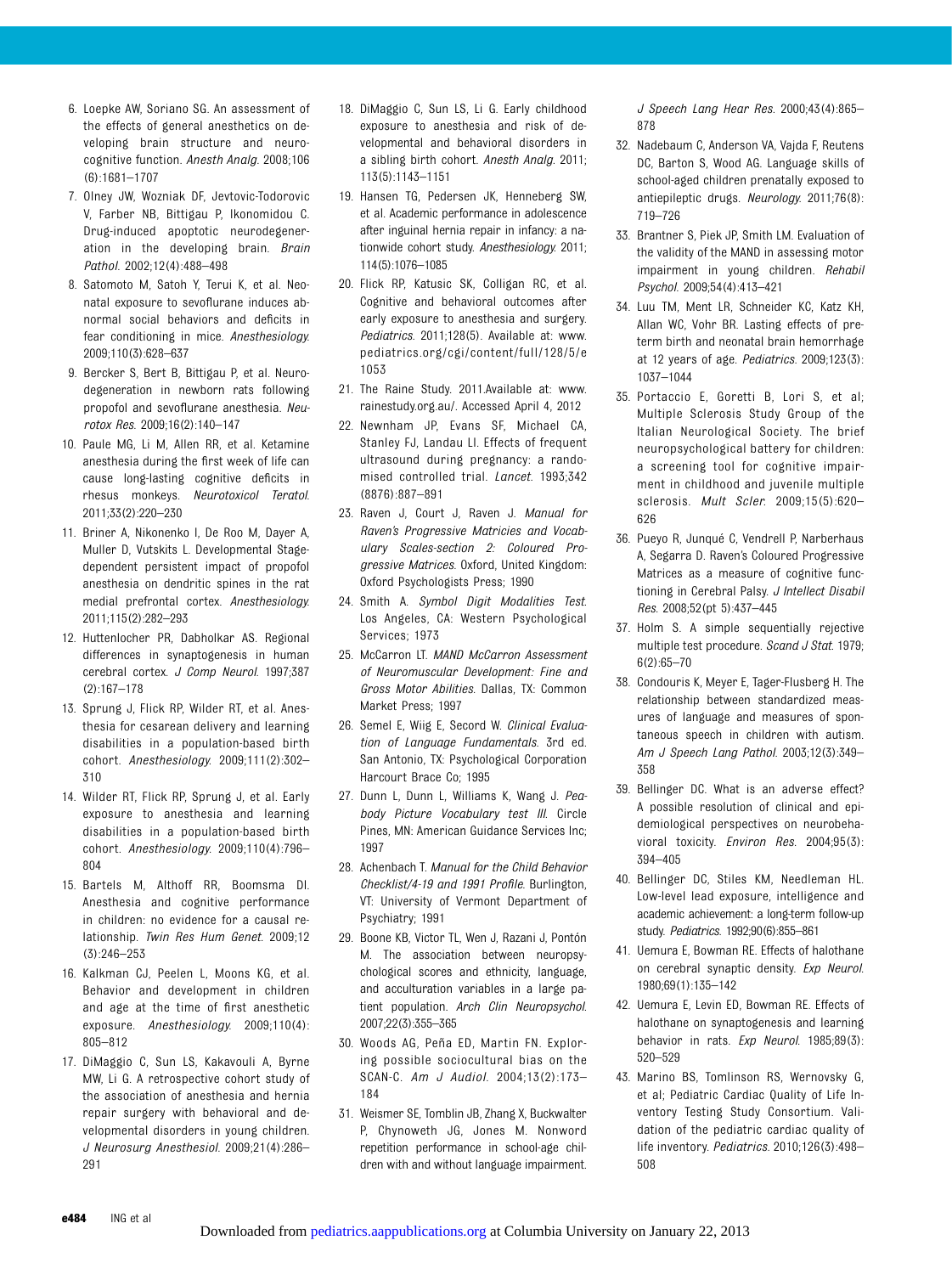- 44. Oddy WH, Kendall GE, Li J, et al. The longterm effects of breastfeeding on child and adolescent mental health: a pregnancy cohort study followed for 14 years. J Pediatr. 2010;156(4):568–574
- 45. Scott J, Martin G, Welham J, et al. Psychopathology during childhood and adolescence predicts delusional-like experiences in adults: a 21-year birth cohort study. Am J Psychiatry. 2009;166(5):567–574
- 46. Sprung J, Flick RP, Katusic SK, et al. Attention-deficit/hyperactivity disorder after early exposure to procedures requiring general anesthesia. Mayo Clin Proc. 2012;87 (2):120–129

(Continued from first page)

www.pediatrics.org/cgi/doi/10.1542/peds.2011-3822

doi:10.1542/peds.2011-3822

Accepted for publication May 10, 2012

Address correspondence to Caleb Ing, MD, Department of Anesthesiology, Columbia University College of Physicians and Surgeons, 622 W 168th St, BHN 4-440, New York, NY 10032. E-mail: [ci2119@columbia.edu](mailto:ci2119@columbia.edu)

PEDIATRICS (ISSN Numbers: Print, 0031-4005; Online, 1098-4275).

Copyright © 2012 by the American Academy of Pediatrics

FINANCIAL DISCLOSURE: The authors have indicated they have no financial relationships relevant to this article to disclose.

FUNDING: The Western Australian Pregnancy Cohort Study is funded by project and program grants from the Raine Medical Research Foundation, the National Health and Medical Research Council of Australia, the Telethon Institute for Child Health Research, the University of Western Australia (UWA), the UWA Faculty of Medicine, Dentistry and Health Sciences, the Women and Infants Research Foundation, and Curtin University.